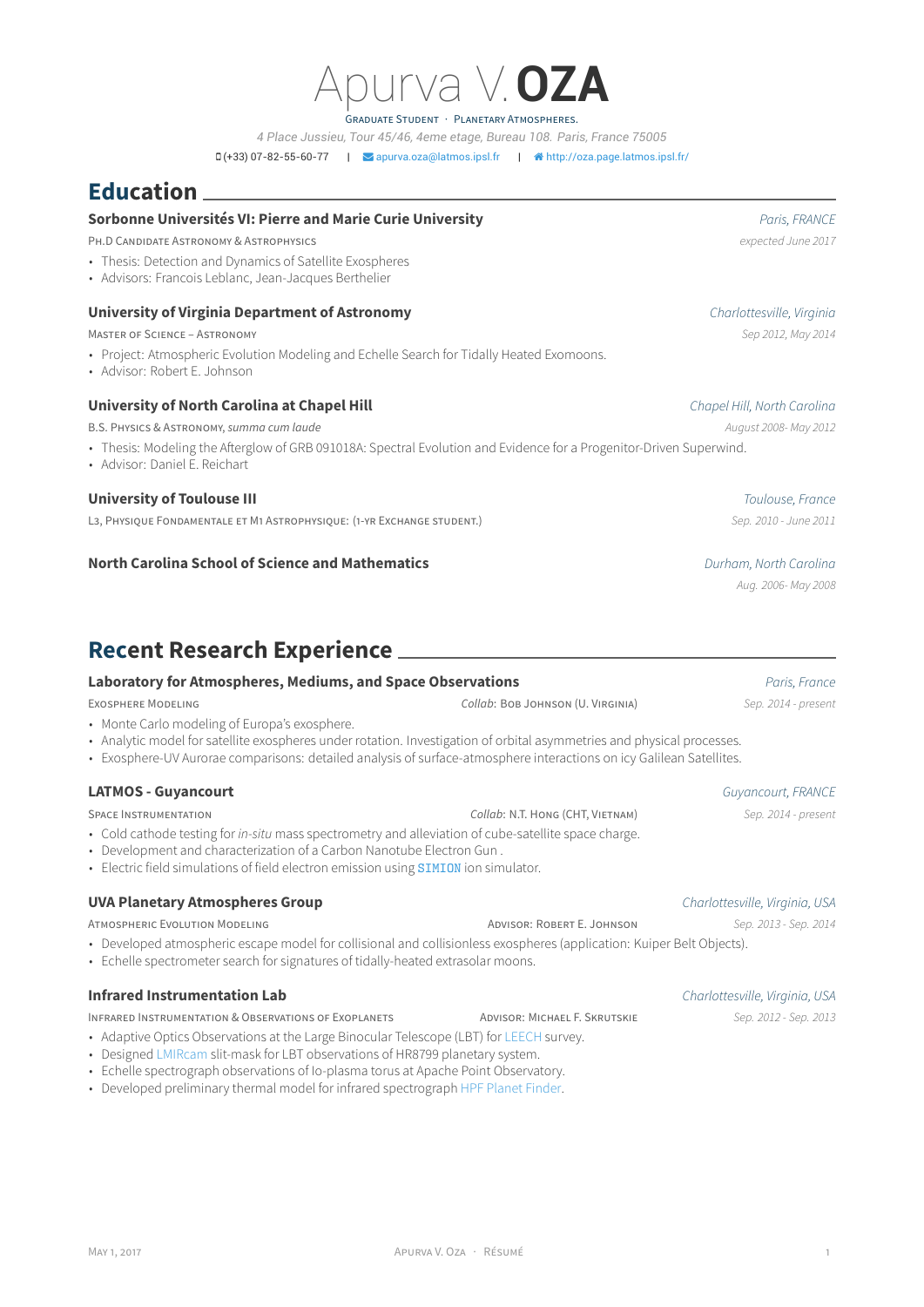### **TEACHING**

| 2012-2014 Instructor & Grader: Introductory Astronomy Courses, 320 Hours                                                     | <b>UVA</b>             |
|------------------------------------------------------------------------------------------------------------------------------|------------------------|
| 2013-2014 Developed new course: Astr 1221 Skynet Virginia, with Dr. Edward Murphy                                            | <b>UVA</b>             |
| Developed new course: Astr 1270R: Physics of the Unsolved Mysteries of the Universe, with<br>2013-2014<br>Dr. Kelsey Johnson | l IVA                  |
| 2013, 2014 Instructor: Educational Research in Radio Astronomy (ERIRA), Lead Polarization Project                            | Green Bank, WV,<br>USA |
| Guest Lecturer: Astr 1210, 1270, Intro Astronomy & Unsolved Mysteries of the Universe<br>2012                                | <b>UVA</b>             |
| 2011-2012 Teaching Assistant, Skynet Astronomy Labs                                                                          | <b>UNC</b>             |

# **Honors & Awards**

| 2016 | <b>2nd place presentation</b> , National Solar & Terrestrial Conference (PNST)                  | Hendaye, France     |
|------|-------------------------------------------------------------------------------------------------|---------------------|
|      | 2013, 2014 Hearst Fellowship in the Biological and Physical Sciences, \$6000                    | Virginia, USA       |
| 2012 | <b>Robert Shelton Award for Outstanding Research, UNC Department of Physics &amp; Astronomy</b> | North Carolina, USA |
|      | 2009-2012 NASA Space Grant Research Fellowship, \$12,500                                        | North Carolina, USA |
| 2007 | <b>Best Undergraduate Poster, American Physical Society</b>                                     | Tennesse, USA       |

# **Education Public Outreach & Initiatives**

| 2016 - Founder: CafeAstroParisien, Monthly Astronomy Discussions                             | Paris, France       |
|----------------------------------------------------------------------------------------------|---------------------|
| 2011-2014 Telescope Operator & Educator: Public Nights., McCormick & Morehead Observatories. | UVA & UNC           |
| 2011-2012 Morehead Planetarium Educator, Carolina Skies Full Dome Theater Lectures           | North Carolina, USA |
| 2012-2014 Planetarium Educator, EPO Initiative: Dark Skies Bright Kids.                      | Virginia USA        |
| 2008-2012 Staff Writer, Carolina Scientific                                                  | UNC.                |
| Mathematics Instructor, EPO Initiative: Akanksha<br>2007                                     | Maharashtra, India  |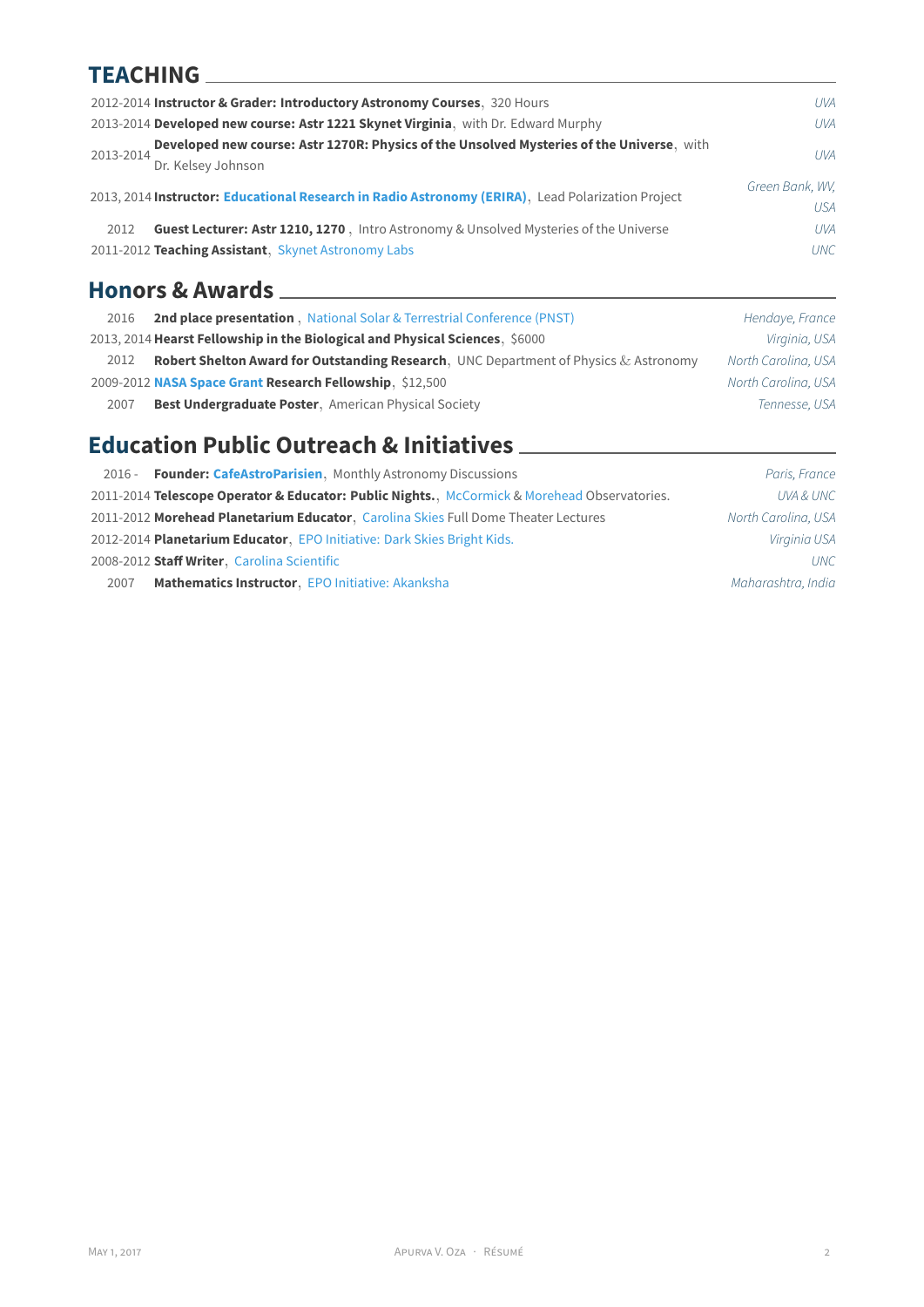- 8. **A.V. Oza**, R.E. Johnson, and F. Leblanc *Rotation-Driven Satellite Exospheres* Astrophysical Journal Letters *in-prep*, May 2017.
- 7. **A.V. Oza**, F. Leblanc, R.E. Johnson, C. Schmidt, L. Leclercq, T.A. Cassidy, J.Y. Chaufray. [Dusk Over Dawn Molecular Oxygen Asymmetry at Europa's Exosphere.](http://oza.page.latmos.ipsl.fr/publications/Oza_etal_2017A.pdf) Icarus submitted, Jan. 2017.
- 6. F. Leblanc, **A.V. Oza**, L. Leclercq, C. Schmidt, T.A. Cassidy, R. Modolo, J.Y. Chaufray, R.E. Johnson. [On the Orbital Variability of Ganymede's Atmosphere.](http://oza.page.latmos.ipsl.fr/publications/Leblanc_etal_2017_accepted.pdf) Icarus *in press*, 2017.
- 5. Skemer et al. 2016 including **A.V. Oza**. [The LEECH Exoplanet Imaging Survey: Charac](http://adsabs.harvard.edu/abs/2016ApJ...817..166S)[terization of the Coldest Directly Imaged Exoplanet, GJ 504 b, and Evidence for Superstellar](http://adsabs.harvard.edu/abs/2016ApJ...817..166S) [Metallicity](http://adsabs.harvard.edu/abs/2016ApJ...817..166S). The Astrophysical Journal, Volume 817, Issue 2, article id. 166, 10 pp.
- 4. R. E. Johnson, ; **Oza, A.V**; L. A. Young,; A. N. Volkov, ; C. Schmidt, [Volatile Loss and Classi](http://adsabs.harvard.edu/abs/2015ApJ...809...43J)[fication of Kuiper Belt Objects.](http://adsabs.harvard.edu/abs/2015ApJ...809...43J) The Astrophysical Journal, Volume 809, Issue 1, article id. 43, 9 pp. .
- 3. A.-L Maire et al. 2015 including **A.V.Oza**. [The LEECH Exoplanet Imaging Survey. Further](http://www.aanda.org/articles/aa/pdf/2015/04/aa25185-14.pdf) [constraints on the planet architecture of the HR 8799 system](http://www.aanda.org/articles/aa/pdf/2015/04/aa25185-14.pdf) .Astronomy Astrophysics Volume 576, id.A133, 10 pp.
- 2. Edward L. Wright, J. Davy Kirkpatrick, Christopher R. Gelino, Sergio Fajardo-Acosta, Gregory Mace, Peter R. Eisenhardt, Daniel Stern, Ian S. McLean, M. F. Skrutskie, **Apurva Oza**, M. J. Nelson, Michael C. Cushing, I. Neil Reid, Michele Fumagalli, Adam J. Burgasser. [The First](http://adsabs.harvard.edu/abs/2014AJ....147...61W) [AllWISE Proper Motion Discovery: WISEA J070720.50+170532.7.](http://adsabs.harvard.edu/abs/2014AJ....147...61W)The Astronomical Journal, 2014 Volume 147, Issue 3, article id. 61, 8 .
- 1. P. Petit, F. Lignières, M. Aurière, G.A. Wade, D. Alina, J. Ballot, T. Böhm, L. Jouve, **A. Oza**, F. Paletou, S. Théado. [Detection of a weak surface magnetic field on Sirius A: are all tepid stars](http://tinyurl.com/pt75udf) [magnetic?](http://tinyurl.com/pt75udf) Astronomy & Astrophysics, 2011 Volume 532, id.L13..

### CONFERENCE PROCEEDINGS & SELECTED PRESENTATIONS

- 21. **Oza, A.V.** et al. 2017. [Rotation-Driven Icy Galilean Satellite Exospheres.](http://oza.page.latmos.ipsl.fr/publications/Oza_etal_2017B.pdf) (Talk) Ices in the Solar System. ESA-AC. Madrid, Spain.
- 20. **Oza, A.V et al. 2016** [Directly Detecting Molecular Oxygen Exospheres at Europa and](http://adsabs.harvard.edu/abs/2016DPS....4851705O) [Ganymede.](http://adsabs.harvard.edu/abs/2016DPS....4851705O) (Poster). Canary Islands Winter School of Astrophysics
- 19. **Oza, A.V et al. 2016** [Origin and Evolution of Europa's Oxygen Exosphere.](http://adsabs.harvard.edu/abs/2016DPS....4851705O) (Talk). AAS/Division for Planetary Sciences Meeting Abstracts, Vol. 48, 517.05.
- 18. **Oza, A.V et al. 2016** [On the Direct Detection of Water Exospheres at Europa and Ganymede.](http://adsabs.harvard.edu/abs/2016DPS....4851705O) (Poster). CNES Toulouse, France. 2016
- 17. Leblanc, F., **Oza, A.V** et al. 2016 [3D Multispecies Collisional Model of Ganymede's Atmo](http://adsabs.harvard.edu/abs/2016DPS....4842909L)[sphere.](http://adsabs.harvard.edu/abs/2016DPS....4842909L) (Poster). AAS/Division for Planetary Sciences Meeting Abstracts, Vol. 48, 429.09.
- 16. **Oza, A.V. et al. 2016** "Development of a Carbon Nanotube Ionizer for Exosphere Exploration." (Poster). Programme Nationale Soleil-Terre. Hendaye, France.
- 15. **Oza, A.V. et al. 2016** [Capturing Atmospheres via Nanotechnology and 3D Exosphere Simu](http://www.esep.pro/-5eme-Journee-Instrumentation-.html)[lations.](http://www.esep.pro/-5eme-Journee-Instrumentation-.html) (Talk). ESEP: Space Instrumentation for planetary exploration. Observatoire de Paris, Meudon, France.